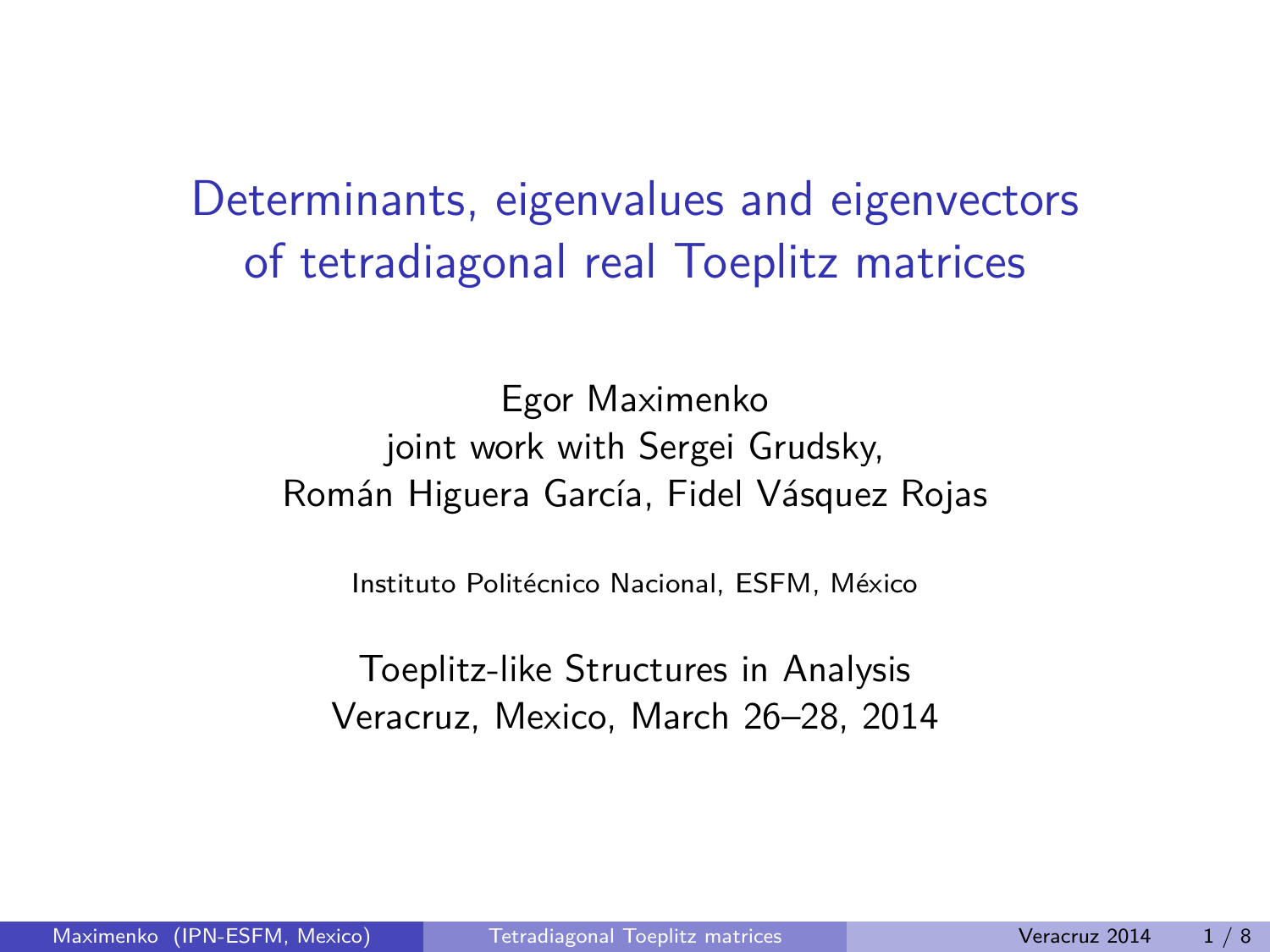## **Outline**

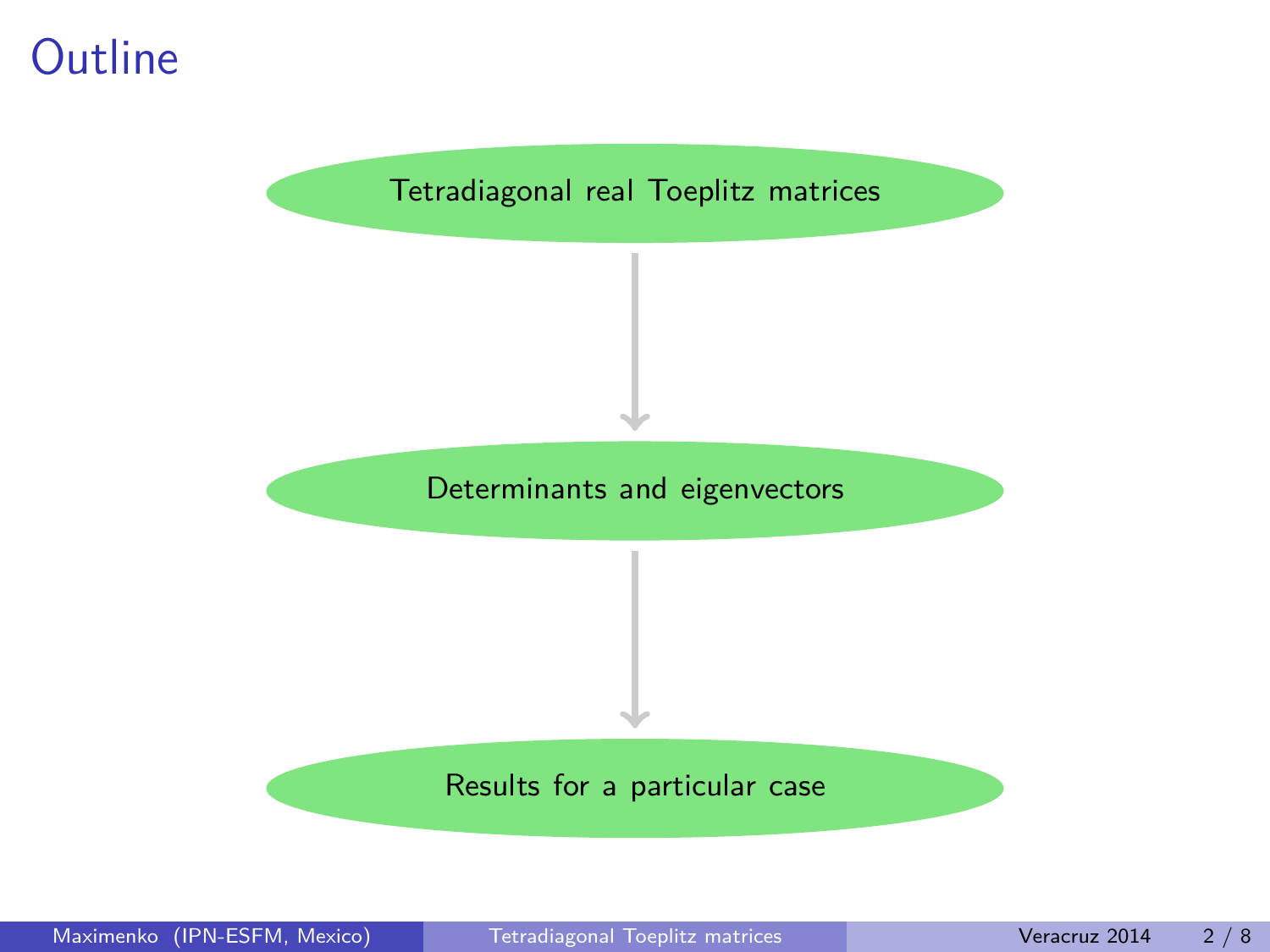We consider real nonsymmetric Toeplitz matrices  $T_n(a)$ generated by Laurent polynomials of the form

$$
a(t) = a_{-1}t^{-1} + a_0 + a_1t + a_2t^2,
$$

where  $a_{-1}, a_0, a_1, a_2 \in \mathbb{R}$ ,  $a_{-1} \neq 0$ ,  $a_2 \neq 0$ .

For example,

$$
T_6(a) = \left[\begin{array}{cccccc} a_0 & a_{-1} & 0 & 0 & 0 & 0 \\ a_1 & a_0 & a_{-1} & 0 & 0 & 0 \\ a_2 & a_1 & a_0 & a_{-1} & 0 & 0 \\ 0 & a_2 & a_1 & a_0 & a_{-1} & 0 \\ 0 & 0 & a_2 & a_1 & a_0 & a_{-1} \\ 0 & 0 & 0 & a_2 & a_1 & a_0 \end{array}\right].
$$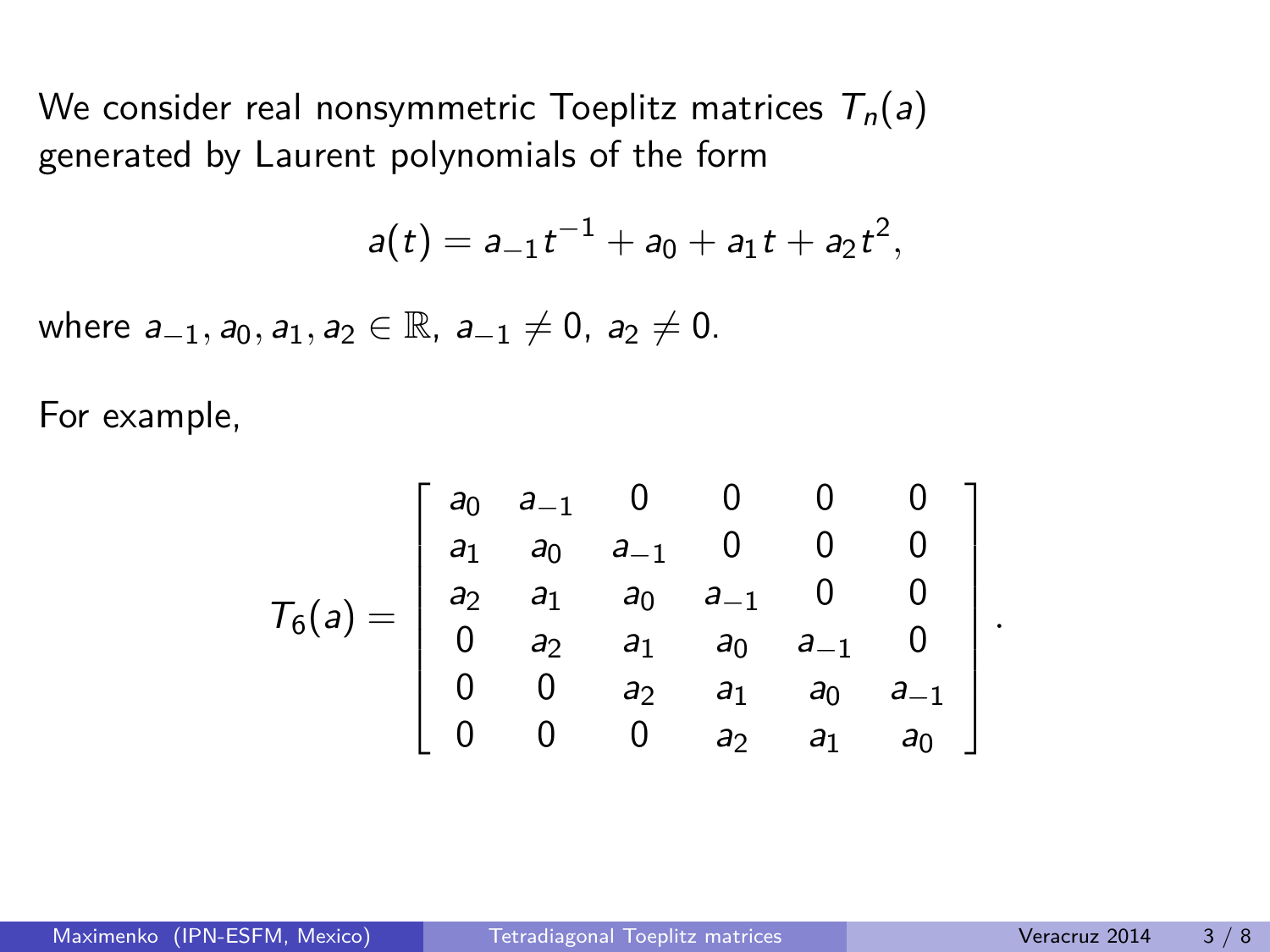## Example:  $a(t) = t^{-1} + t + 2t^2$

The generating symbol a is considered as a function  $\mathbb{T} \to \mathbb{C}$ . Its image is an analytic curve in the complex plane.



Schmidt and Spitzer (1960) proved that as  $n \to \infty$ , the spectra of  $T_n(a)$  fill a certain "skeleton" of this curve.

Maximenko (IPN-ESFM, Mexico) [Tetradiagonal Toeplitz matrices](#page-0-0) Veracruz 2014 4/8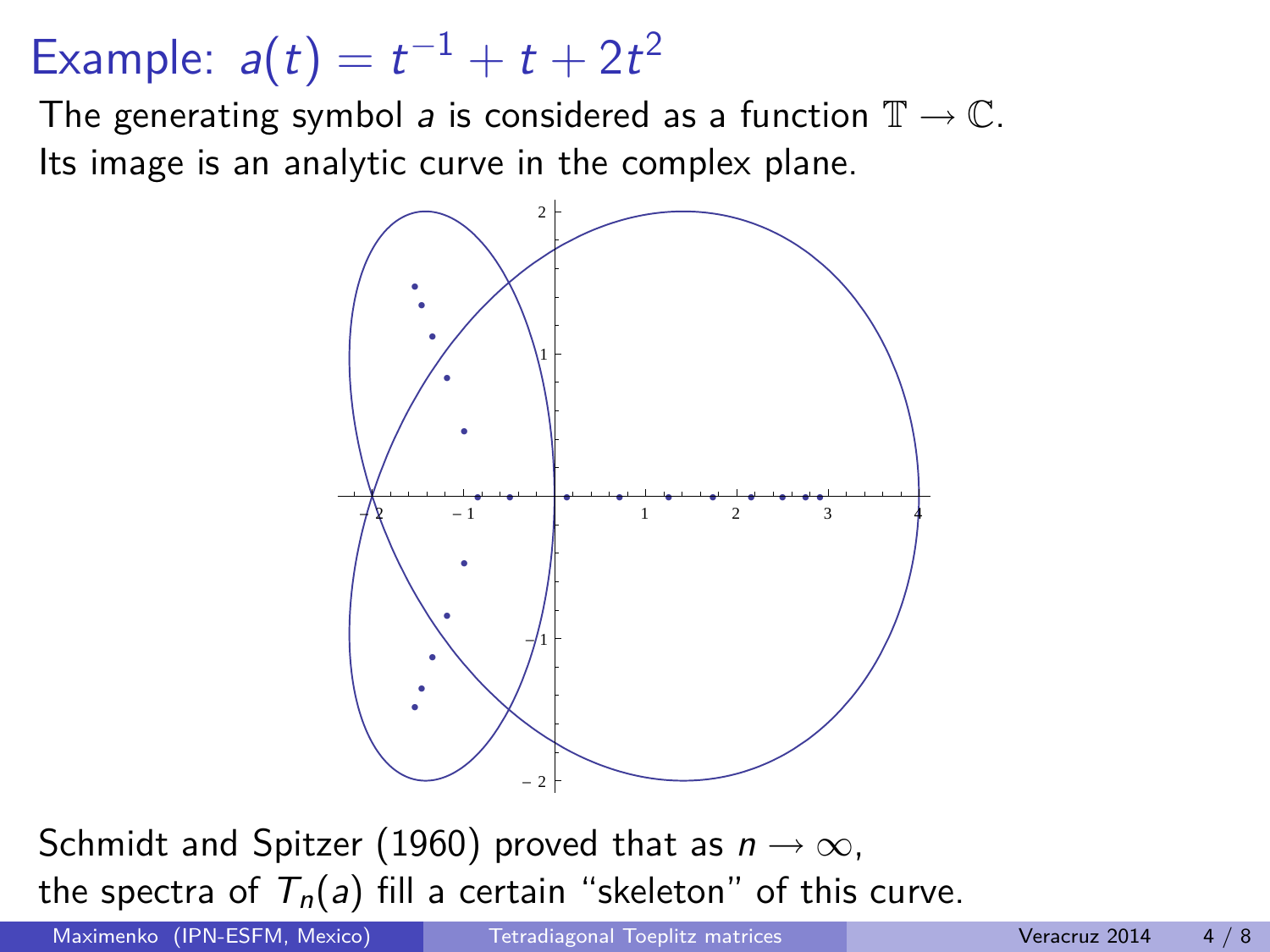## Determinants and eigenvectors in terms of  $S_n(z_1, z_2, z_3)$

For every  $\lambda \in \mathbb{C}$  we denote by  $z_1(\lambda), z_2(\lambda), z_3(\lambda)$  the roots of  $a(z) - \lambda$ :

$$
a(z)-\lambda=z^{-1}(z-z_1(\lambda))(z-z_2(\lambda))(z-z_3(\lambda)).
$$

Then

$$
\det T_n(a-\lambda)=S_n(z_1(\lambda),z_2(\lambda),z_3(\lambda)),
$$

where  $S_n$  is the following symmetric polynomial of three variables:

$$
S_n(z_1, z_2, z_3) = \sum_{\substack{p_1, p_2, p_3 \geq 0 \\ p_1 + p_2 + p_3 = n}} z_1^{n-p_1} z_2^{n-p_2} z_3^{n-p_3}.
$$

If  $\lambda$  is an eigenvalue of  $T_n(a)$  and

$$
v_m = (z_1(\lambda)z_2(\lambda)z_3(\lambda))^{n-m-1} S_m(z_1(\lambda), z_2(\lambda), z_3(\lambda)),
$$

then  $v = [v_m]_{m=1}^n$  is an eigenvector associated to  $\lambda$ .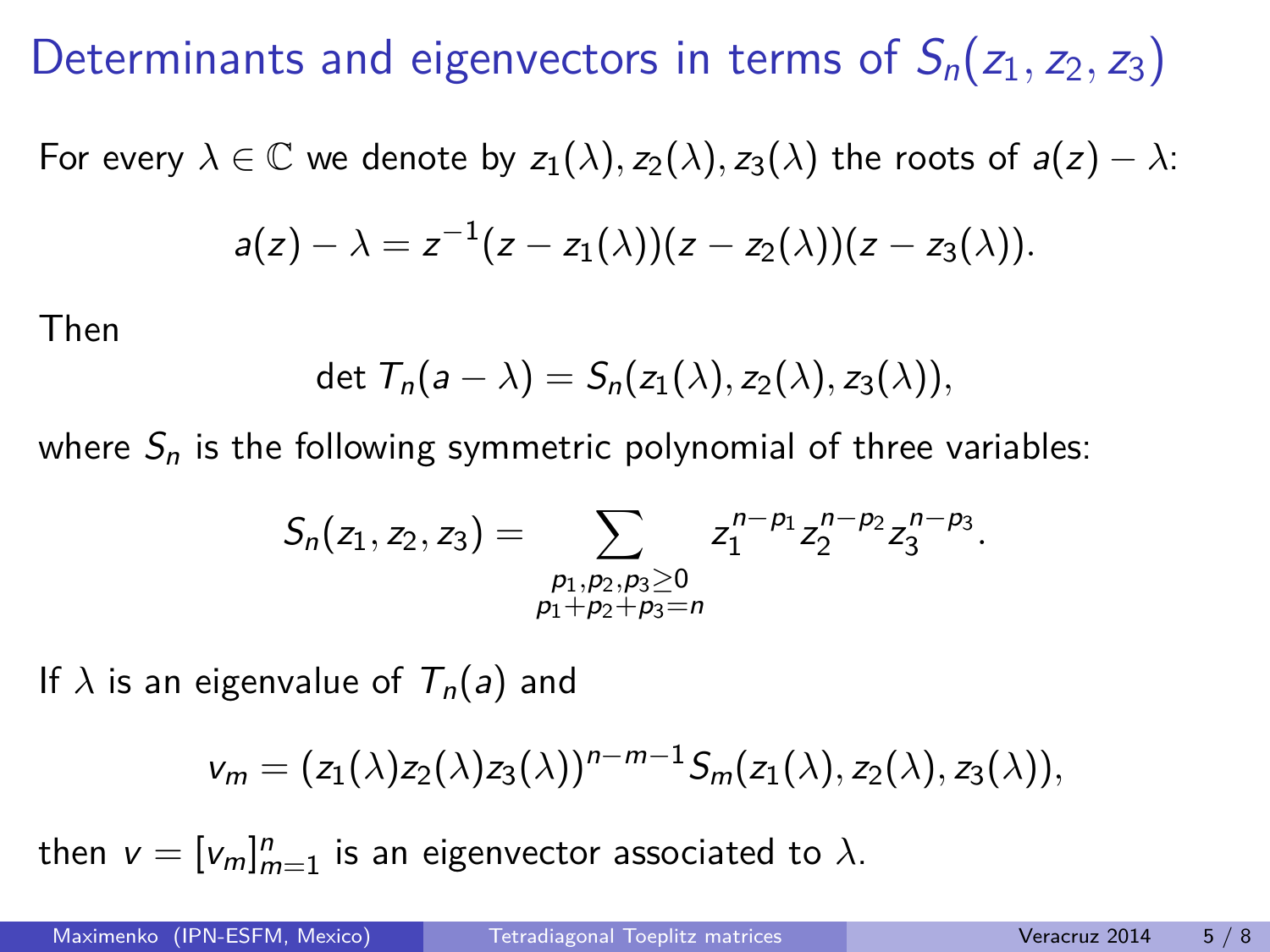$S_n(z_1, z_2, z_3)$  through  $A_n(z_1, z_2, z_3)$ 

The symmetric polynomial

$$
S_n(z_1, z_2, z_3) = \sum_{\substack{p_1, p_2, p_3 \geq 0 \\ p_1 + p_2 + p_3 = n}} z_1^{n-p_1} z_2^{n-p_2} z_3^{n-p_3}
$$

may be written as a quotient of two antisymmetric polynomials:

$$
\frac{A_n(z_1, z_2, z_3)}{V_n(z_1, z_2, z_3)},
$$

where  $V_n(z_1, z_2, z_3)$  is the polynomial of Vandermonde

$$
V_n(z_1,z_2,z_3)=\prod_{1\leq j
$$

and  $A_n(z_1, z_2, z_3)$  is the antisymmetrization of  $z_1^{n+1}z_2^{n+2}$ :

$$
A_n(z_1, z_2, z_3) = z_1^{n+1} z_2^{n+2} + z_2^{n+1} z_3^{n+2} + z_3^{n+1} z_1^{n+2} - z_1^{n+2} z_2^{n+1} - z_2^{n+2} z_3^{n+1} - z_3^{n+2} z_1^{n+1}.
$$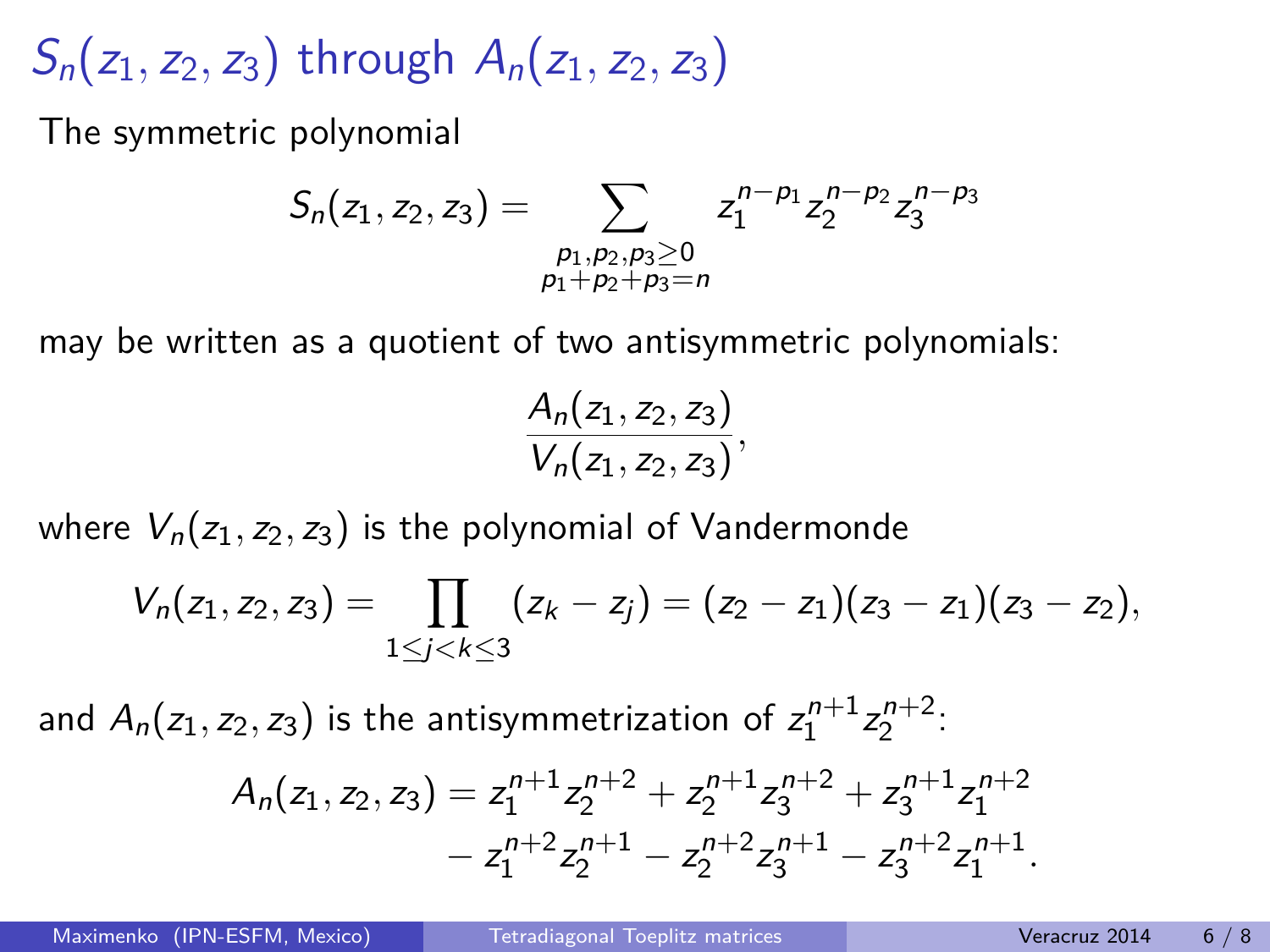Results for a particular case:  $a(t)=t^{-1}+t^2$ 



In this example the spectra of  $T_n(a)$  are symmetric under  $\frac{2\pi}{3}$ -rotation,  $\mathcal{L}$  the Schmidt and Spitzer set is  $\{ \rho \in \frac{2k\pi}{3} : \ \rho \in [0,3/\sqrt[3]{4}], \ k \in \{0,1,2\} \},$ and it is sufficient to consider only one branch:  $\lambda \in [0, 3/\sqrt[3]{4}]$ .